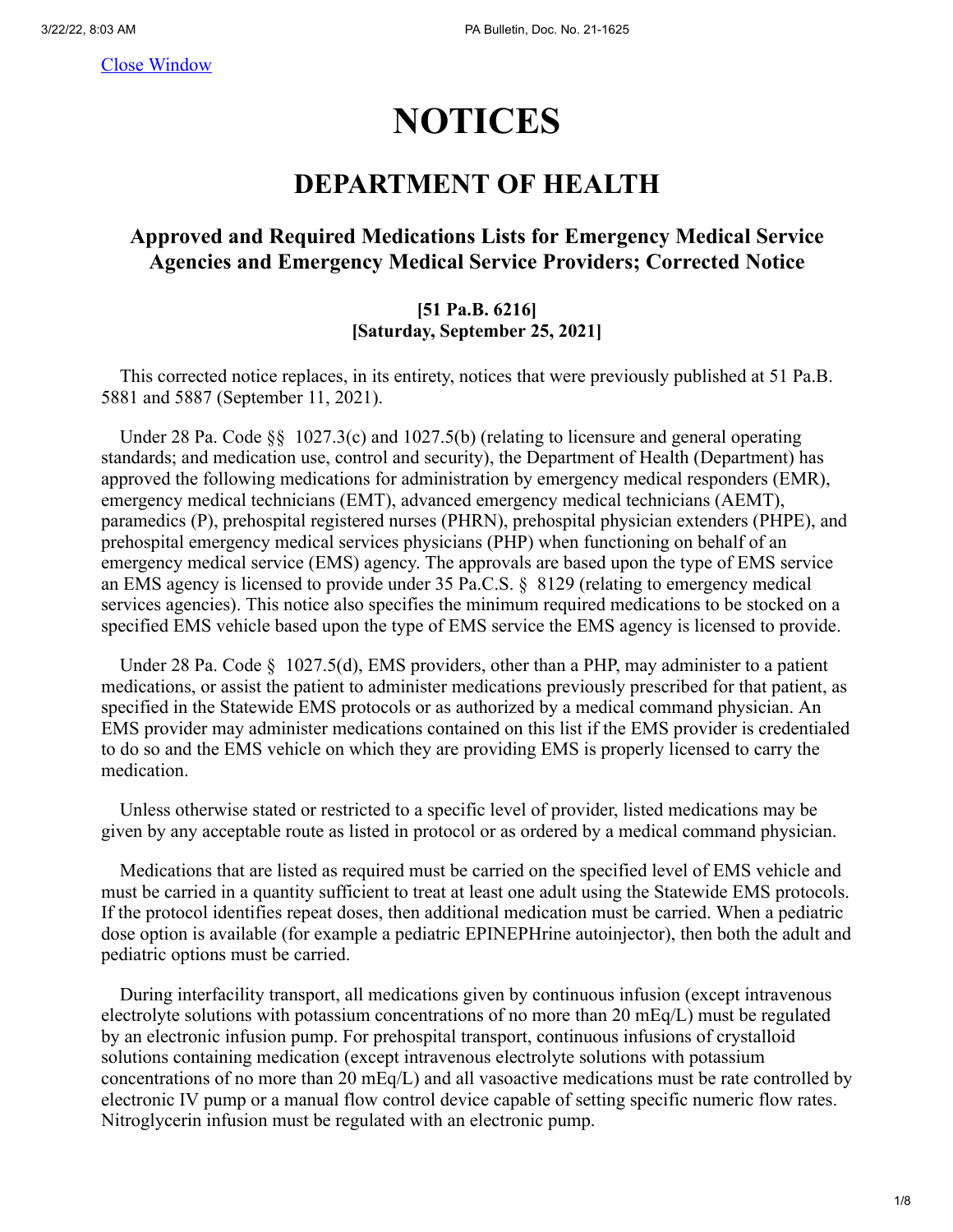3/22/22, 8:03 AM PA Bulletin, Doc. No. 21-1625

 Persons with a disability who require an alternate format of this notice (for example, large print, audiotape, Braille) should contact Aaron M. Rhone, EMS Program Manager, Department of Health, Bureau of Emergency Medical Services, 1310 Elmerton Avenue, Harrisburg, PA 17110, (717) 787- 8740. Speech or hearing impaired persons may call by using V/TT (717) 783-6154 or the Pennsylvania Hamilton Relay Service at (800) 654-5984 (TT).

### **Table 1. Medications that may be administered by EMS providers when functioning on behalf of an EMS agency based upon the type of EMS service an EMS agency is licensed to provide.**

| <b>Medication</b>                                                                           | <b>QRS</b><br>at or<br>level of<br>EMR) | <b>BLS</b><br>(including (including (including ALS<br>providers providers providers (including AEMT<br>at or<br>above the above the above the above the additional additional<br>level of<br>EMT) | <b>IALS</b><br>at or<br>level of<br><b>AEMT</b> ) | providers with<br>level of<br><b>AEMT</b> ) | <b>CCT</b><br>providers providers<br>above the above the<br>level of<br>approved approved<br>training) | Air<br>(including (including<br>level of<br><b>AEMT</b><br>with<br>training) |
|---------------------------------------------------------------------------------------------|-----------------------------------------|---------------------------------------------------------------------------------------------------------------------------------------------------------------------------------------------------|---------------------------------------------------|---------------------------------------------|--------------------------------------------------------------------------------------------------------|------------------------------------------------------------------------------|
| Abciximab                                                                                   | NO                                      | NO                                                                                                                                                                                                | NO                                                | YES <sup>5</sup>                            | $YES5$ or 6                                                                                            | YES <sup>5</sup> or 6                                                        |
| Acetaminophen                                                                               | N <sub>O</sub>                          | <b>YES</b>                                                                                                                                                                                        | <b>YES</b>                                        | <b>YES</b>                                  | <b>YES</b>                                                                                             | <b>YES</b>                                                                   |
| Acetylcysteine                                                                              | NO                                      | NO                                                                                                                                                                                                | NO                                                | YES <sup>5</sup>                            | YES <sup>5</sup>                                                                                       | YES <sup>5</sup>                                                             |
| Activated charcoal                                                                          | NO                                      | <b>YES</b>                                                                                                                                                                                        | <b>YES</b>                                        | <b>YES</b>                                  | <b>YES</b>                                                                                             | <b>YES</b>                                                                   |
| Adenosine                                                                                   | NO                                      | NO                                                                                                                                                                                                | NO                                                | <b>YES</b>                                  | <b>YES</b>                                                                                             | <b>YES</b>                                                                   |
| Albumin                                                                                     | NO                                      | N <sub>O</sub>                                                                                                                                                                                    | NO                                                | NO                                          | YES <sup>5,6</sup>                                                                                     | YES <sup>5,6</sup>                                                           |
| Albuterol (nebulizer solution)                                                              | NO                                      | <b>YES</b>                                                                                                                                                                                        | <b>YES</b>                                        | <b>YES</b>                                  | <b>YES</b>                                                                                             | <b>YES</b>                                                                   |
| Albuterol with ipratropium<br>bromide (nebulizer solution)                                  | NO                                      | <b>YES</b>                                                                                                                                                                                        | <b>YES</b>                                        | <b>YES</b>                                  | <b>YES</b>                                                                                             | <b>YES</b>                                                                   |
| Amiodarone                                                                                  | NO                                      | N <sub>O</sub>                                                                                                                                                                                    | NO                                                | <b>YES</b>                                  | <b>YES</b>                                                                                             | <b>YES</b>                                                                   |
| Anti-coagulants/Platelet<br>Inhibitors: all types (unless<br>otherwise specifically listed) | N <sub>O</sub>                          | N <sub>O</sub>                                                                                                                                                                                    | NO                                                | NO                                          | YES <sup>5,6</sup>                                                                                     | YES <sup>5,6</sup>                                                           |
| Anticonvulsants: all types (unless NO<br>otherwise specifically listed)                     |                                         | N <sub>O</sub>                                                                                                                                                                                    | NO                                                | NO                                          | YES <sup>6</sup>                                                                                       | YES <sup>6</sup>                                                             |
| Anti-emetics: all types (not<br>otherwise specifically listed)                              | N <sub>O</sub>                          | N <sub>O</sub>                                                                                                                                                                                    | N <sub>O</sub>                                    | NO                                          | $YES^{5,6}$                                                                                            | $YES^{5,6}$                                                                  |
| Anti-hypertensives: all types<br>(unless otherwise specifically<br>listed)                  | NO                                      | N <sub>O</sub>                                                                                                                                                                                    | N <sub>O</sub>                                    | NO                                          | YES <sup>6</sup>                                                                                       | YES <sup>6</sup>                                                             |
| Antimicrobials: all types                                                                   | NO                                      | NO                                                                                                                                                                                                | NO                                                | <b>YES</b>                                  | <b>YES</b>                                                                                             | <b>YES</b>                                                                   |
| Antivenom: all types                                                                        | NO                                      | NO                                                                                                                                                                                                | NO                                                | NO                                          | $YES^{5,6}$                                                                                            | YES <sup>5,6</sup>                                                           |
| Aspirin, oral                                                                               | NO                                      | <b>YES</b>                                                                                                                                                                                        | <b>YES</b>                                        | <b>YES</b>                                  | <b>YES</b>                                                                                             | <b>YES</b>                                                                   |
| Atenolol                                                                                    | NO                                      | N <sub>O</sub>                                                                                                                                                                                    | N <sub>O</sub>                                    | N <sub>O</sub>                              | $YES^{5,6}$                                                                                            | YES <sup>5,6</sup>                                                           |
| Atropine sulfate                                                                            | NO                                      | NO                                                                                                                                                                                                | NO                                                | <b>YES</b>                                  | <b>YES</b>                                                                                             | <b>YES</b>                                                                   |
| Barbiturates: all types                                                                     | N <sub>O</sub>                          | NO                                                                                                                                                                                                | N <sub>O</sub>                                    | N <sub>O</sub>                              | YES <sup>6</sup>                                                                                       | YES <sup>6</sup>                                                             |
| Benzocaine, topical                                                                         | NO                                      | NO                                                                                                                                                                                                | NO                                                | <b>YES</b>                                  | <b>YES</b>                                                                                             | <b>YES</b>                                                                   |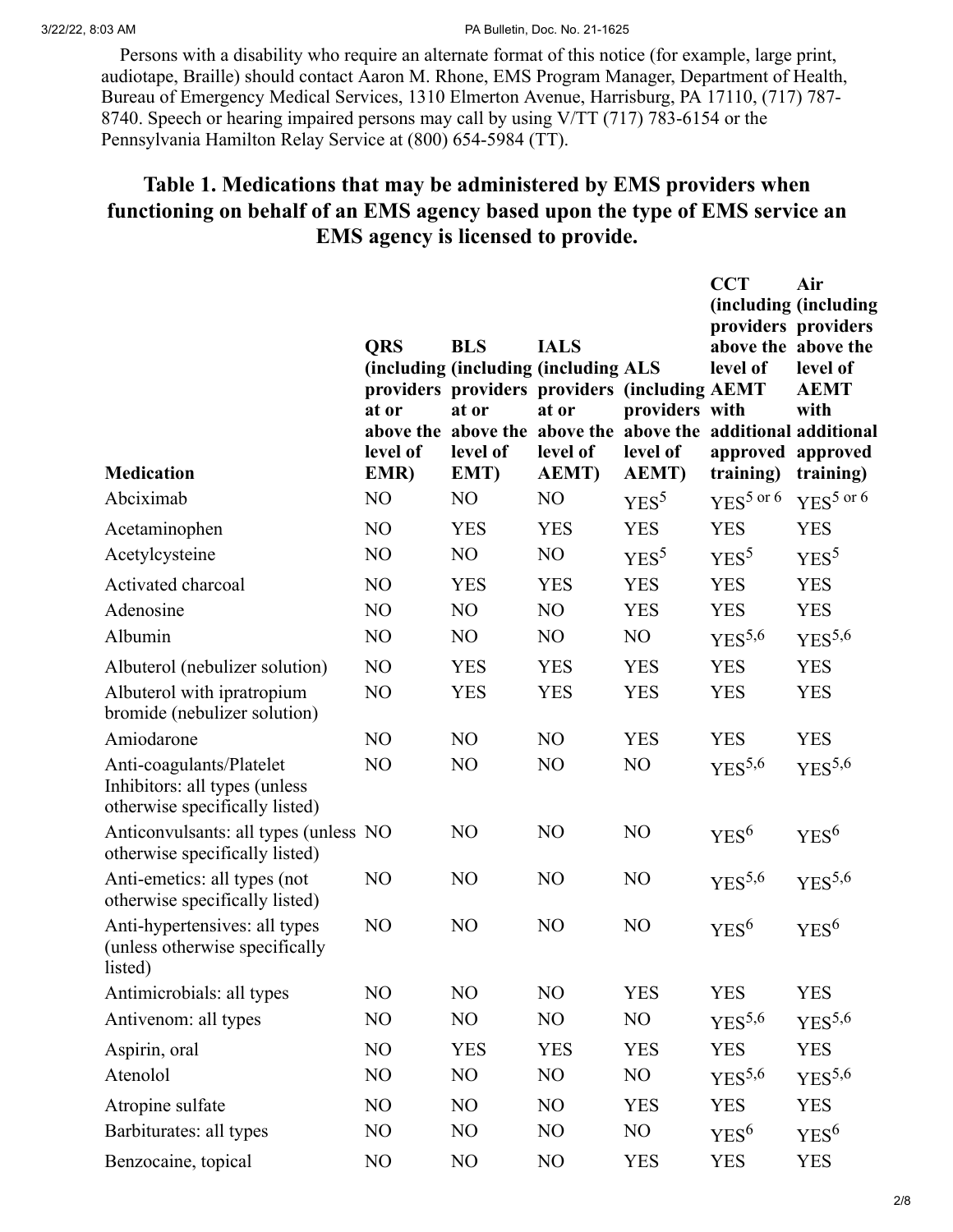| 3/22/22, 8:03 AM |                                                                                                                                                                                                                                       |                |                | PA Bulletin, Doc. No. 21-1625 |                  |                    |                  |
|------------------|---------------------------------------------------------------------------------------------------------------------------------------------------------------------------------------------------------------------------------------|----------------|----------------|-------------------------------|------------------|--------------------|------------------|
|                  | Bivalirudin                                                                                                                                                                                                                           | N <sub>O</sub> | N <sub>O</sub> | N <sub>O</sub>                | YES <sup>5</sup> | YES <sup>6</sup>   | YES <sup>6</sup> |
|                  | Blood products: all types                                                                                                                                                                                                             | N <sub>O</sub> | NO             | NO.                           | NO               | $YES^5$            | YES <sup>6</sup> |
|                  | Bronchodilators, short-acting<br>medications listed in Statewide<br>BLS protocol and contained in<br>multidose inhaler (MDI), assist<br>with patient's own prescribed<br>medication                                                   | NO             | <b>YES</b>     | <b>YES</b>                    | <b>YES</b>       | <b>YES</b>         | <b>YES</b>       |
| gluconate        | Calcium chloride/calcium                                                                                                                                                                                                              | N <sub>O</sub> | N <sub>O</sub> | N <sub>O</sub>                | <b>YES</b>       | <b>YES</b>         | <b>YES</b>       |
| Captopril        |                                                                                                                                                                                                                                       | N <sub>O</sub> | N <sub>O</sub> | N <sub>O</sub>                | <b>YES</b>       | <b>YES</b>         | <b>YES</b>       |
|                  | Clopidogrel                                                                                                                                                                                                                           | N <sub>O</sub> | NO             | NO                            | N <sub>O</sub>   | YES <sup>6</sup>   | YES <sup>6</sup> |
|                  | Crystalloid hypertonic solutions                                                                                                                                                                                                      | N <sub>O</sub> | NO             | N <sub>O</sub>                | N <sub>O</sub>   | $YES^6$            | YES <sup>6</sup> |
|                  | Crystalloid isotonic solutions,<br>including but not limited to:<br>Isolyte, Lactated Ringers,<br>Normosol, saline (NaCl) (unless<br>otherwise specifically listed).<br>Note-Normal Saline Solution<br>and Dextrose listed separately | NO             | NO             | NO                            | <b>YES</b>       | <b>YES</b>         | <b>YES</b>       |
|                  | Crystalloid solution containing<br>potassium, interfacility transport<br>only, potassium concentration<br>may not exceed 20 mEq/kg<br>unless managed by qualified CCT<br>or Air Medical provider                                      | N <sub>O</sub> | N <sub>O</sub> | N <sub>O</sub>                | YES <sup>5</sup> | YES <sup>5</sup>   | YES <sup>5</sup> |
| phosphate        | Dexamethasone sodium                                                                                                                                                                                                                  | N <sub>O</sub> | N <sub>O</sub> | N <sub>O</sub>                | <b>YES</b>       | <b>YES</b>         | <b>YES</b>       |
| Dextran          |                                                                                                                                                                                                                                       | N <sub>O</sub> | N <sub>O</sub> | N <sub>O</sub>                | NO               | YES <sup>5,6</sup> | $YES^{5,6}$      |
| $50\%)$          | Dextrose (for intravenous bolus<br>in concentrations between 5—                                                                                                                                                                       | N <sub>O</sub> | N <sub>O</sub> | <b>YES</b>                    | <b>YES</b>       | <b>YES</b>         | <b>YES</b>       |
| Diazepam         |                                                                                                                                                                                                                                       | N <sub>O</sub> | NO             | N <sub>O</sub>                | <b>YES</b>       | <b>YES</b>         | <b>YES</b>       |
| Digoxin          |                                                                                                                                                                                                                                       | N <sub>O</sub> | NO             | NO                            | NO               | YES <sup>6</sup>   | YES <sup>6</sup> |
| Diltiazem        |                                                                                                                                                                                                                                       | N <sub>O</sub> | NO             | N <sub>O</sub>                | <b>YES</b>       | <b>YES</b>         | <b>YES</b>       |
|                  | DiphenhydrAMINE HCl                                                                                                                                                                                                                   | N <sub>O</sub> | NO             | <b>YES</b>                    | <b>YES</b>       | <b>YES</b>         | <b>YES</b>       |
|                  | <b>DOBUTamine</b>                                                                                                                                                                                                                     | N <sub>O</sub> | N <sub>O</sub> | N <sub>O</sub>                | <b>YES</b>       | <b>YES</b>         | <b>YES</b>       |
|                  | DOPamine                                                                                                                                                                                                                              | N <sub>O</sub> | NO             | N <sub>O</sub>                | <b>YES</b>       | <b>YES</b>         | <b>YES</b>       |
|                  | Droperidol                                                                                                                                                                                                                            | N <sub>O</sub> | NO             | N <sub>O</sub>                | <b>YES</b>       | <b>YES</b>         | <b>YES</b>       |
|                  | <b>EMLA</b> cream                                                                                                                                                                                                                     | N <sub>O</sub> | NO             | N <sub>O</sub>                | <b>YES</b>       | <b>YES</b>         | <b>YES</b>       |
| Enalapril        |                                                                                                                                                                                                                                       | N <sub>O</sub> | NO             | NO                            | <b>YES</b>       | <b>YES</b>         | <b>YES</b>       |
| listed)          | EPINEPHrine HCl 1 mg/mL<br>(unless otherwise specifically                                                                                                                                                                             | NO             | NO             | YES <sup>3</sup>              | <b>YES</b>       | <b>YES</b>         | <b>YES</b>       |
| infusion         | EPINEPHrine HCl 0.1 mg/mL<br>solution and diluted<br>concentrations for intravenous                                                                                                                                                   | N <sub>O</sub> | N <sub>O</sub> | NO                            | <b>YES</b>       | <b>YES</b>         | <b>YES</b>       |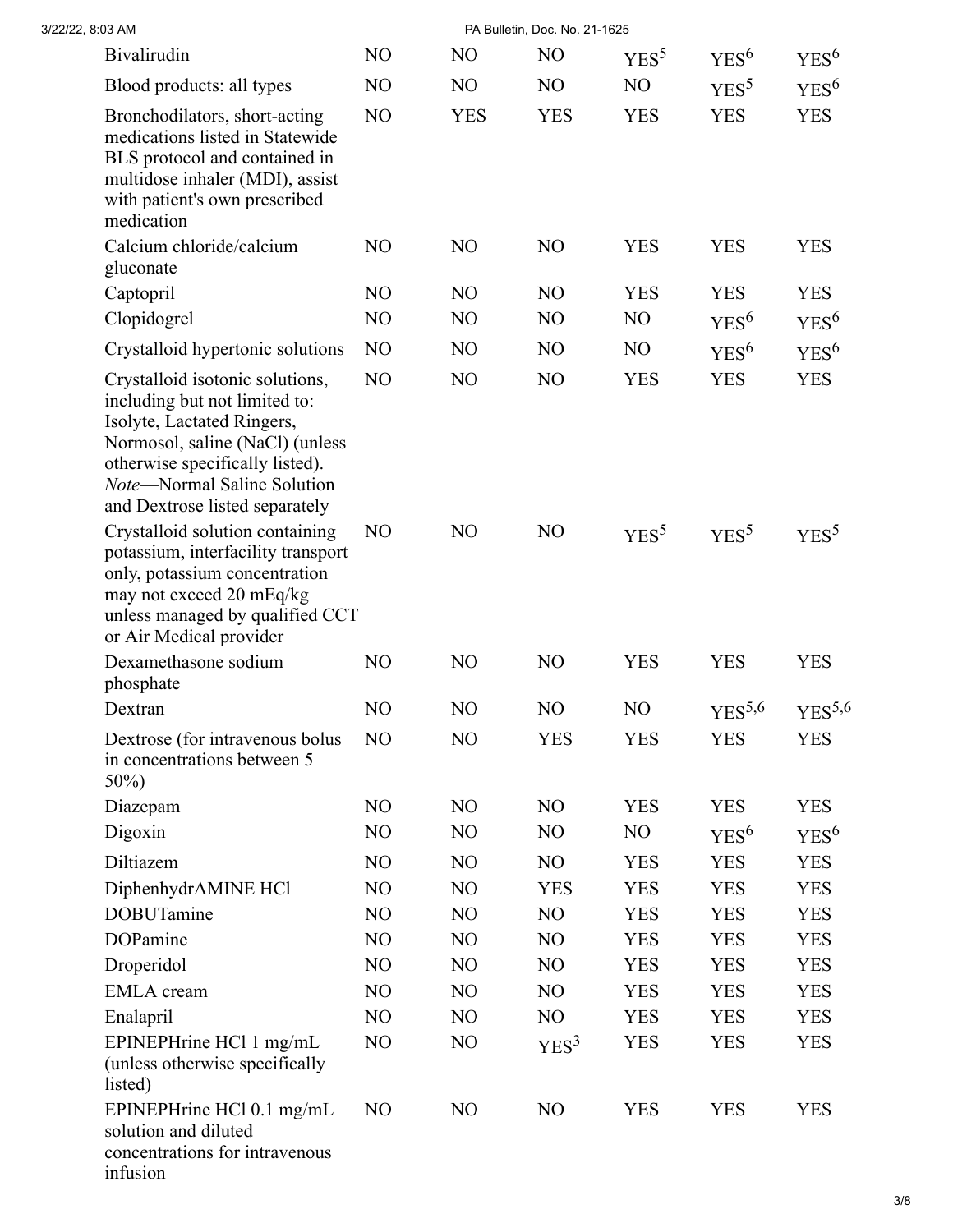| 3/22/22, 8:03 AM |                                                                                                                                                      | PA Bulletin, Doc. No. 21-1625 |                  |                |                   |                       |                       |  |  |
|------------------|------------------------------------------------------------------------------------------------------------------------------------------------------|-------------------------------|------------------|----------------|-------------------|-----------------------|-----------------------|--|--|
|                  | EPINEPHrine HCl 0.1 mg/mL<br>for cardiac arrest                                                                                                      | NO                            | N <sub>O</sub>   | <b>YES</b>     | N/A               | N/A                   | N/A                   |  |  |
|                  | EPINEPHrine HCl autoinjector,<br>assist with patient's own<br>prescribed medication                                                                  | N <sub>O</sub>                | <b>YES</b>       | <b>YES</b>     | <b>YES</b>        | <b>YES</b>            | <b>YES</b>            |  |  |
|                  | EPINEPHrine HCl autoinjector<br>(adult and pediatric dose sizes),<br>(unless otherwise specifically<br>listed)                                       | N <sub>O</sub>                | NO               | <b>YES</b>     | <b>YES</b>        | <b>YES</b>            | <b>YES</b>            |  |  |
|                  | EPINEPHrine HCl autoinjector<br>(adult and pediatric dose sizes),<br>applies only to EMTs in BLS<br>services approved for EMT<br>EPINEPHrine program | N <sub>O</sub>                | <b>YES</b>       | N/A            | N/A               | N/A                   | N/A                   |  |  |
|                  | EPINEPHrine HCl, including<br>racemic (by nebulizer)                                                                                                 | N <sub>O</sub>                | N <sub>O</sub>   | <b>YES</b>     | <b>YES</b>        | <b>YES</b>            | <b>YES</b>            |  |  |
|                  | Eptifibatide                                                                                                                                         | N <sub>O</sub>                | N <sub>O</sub>   | N <sub>O</sub> | YES <sup>5</sup>  | $YES5$ or 6           | YES <sup>5</sup> or 6 |  |  |
|                  | Esmolol                                                                                                                                              | NO                            | NO               | NO             | NO                | $YES^6$               | YES <sup>6</sup>      |  |  |
|                  | Etomidate                                                                                                                                            | N <sub>O</sub>                | N <sub>O</sub>   | N <sub>O</sub> | YES <sup>4</sup>  | YES <sup>4</sup>      | YES <sup>4</sup>      |  |  |
|                  | FentanNYL                                                                                                                                            | NO                            | NO               | NO             | <b>YES</b>        | <b>YES</b>            | <b>YES</b>            |  |  |
|                  | Fibrinolytics/thrombolytics: all<br>types                                                                                                            | NO                            | N <sub>O</sub>   | N <sub>O</sub> | NO                | YES <sup>6</sup>      | YES <sup>6</sup>      |  |  |
|                  | Furosemide                                                                                                                                           | N <sub>O</sub>                | N <sub>O</sub>   | NO             | <b>YES</b>        | <b>YES</b>            | <b>YES</b>            |  |  |
|                  | Flumazenil                                                                                                                                           | N <sub>O</sub>                | NO               | N <sub>O</sub> | N <sub>O</sub>    | YES <sup>5</sup>      | YES <sup>5</sup>      |  |  |
|                  | Glucagon                                                                                                                                             | N <sub>O</sub>                | NO               | <b>YES</b>     | <b>YES</b>        | <b>YES</b>            | <b>YES</b>            |  |  |
|                  | Glucagon intranasal (nasal<br>powder spray) or intramuscular<br>autoinjector. Note—EMTs must<br>complete additional required<br>education            | NO                            | YES <sup>1</sup> | <b>YES</b>     | <b>YES</b>        | <b>YES</b>            | <b>YES</b>            |  |  |
|                  | Glucocorticoids/mineralcorticoids NO<br>(unless otherwise specifically<br>listed)                                                                    |                               | NO               | NO             | NO                | $YES^{5,6}$           | $YES^{5,6}$           |  |  |
|                  | Glucose, oral                                                                                                                                        | NO                            | <b>YES</b>       | <b>YES</b>     | <b>YES</b>        | <b>YES</b>            | <b>YES</b>            |  |  |
|                  | Heparin (unless otherwise<br>specifically listed)                                                                                                    | NO                            | NO               | NO             | NO                | $YES^6$               | $YES^6$               |  |  |
|                  | Heparin (by continuous<br>intravenous infusion)                                                                                                      | N <sub>O</sub>                | NO               | NO             | YES <sup>5</sup>  | $YES5$ or 6           | YES <sup>5</sup> or 6 |  |  |
|                  | Hespan                                                                                                                                               | N <sub>O</sub>                | N <sub>O</sub>   | N <sub>O</sub> | NO                | $YES^{4,5}$           | $YES^{4,5}$           |  |  |
|                  | Hydralazine                                                                                                                                          | NO                            | NO               | N <sub>O</sub> | NO                | $YES^{5,6}$           | YES <sup>5,6</sup>    |  |  |
|                  | Hydrocortisone sodium succinate NO                                                                                                                   |                               | NO               | NO             | <b>YES</b>        | <b>YES</b>            | <b>YES</b>            |  |  |
|                  | HYRDROmorphone                                                                                                                                       | NO                            | NO               | N <sub>O</sub> | YES <sup>5</sup>  | YES <sup>5</sup> or 6 | YES <sup>5</sup> or 6 |  |  |
|                  | Hydroxocobalamin                                                                                                                                     | NO                            | NO               | NO             | <b>YES</b>        | <b>YES</b>            | <b>YES</b>            |  |  |
|                  | Ibuprofen                                                                                                                                            | NO                            | <b>YES</b>       | <b>YES</b>     | <b>YES</b>        | <b>YES</b>            | <b>YES</b>            |  |  |
|                  | Immunizations                                                                                                                                        | NO                            | N <sub>O</sub>   | N <sub>O</sub> | YES <sup>10</sup> | YES <sup>10</sup>     | YES <sup>10</sup>     |  |  |
|                  | Insulin                                                                                                                                              | NO                            | NO               | NO             | NO                | $YES^6$               | YES <sup>6</sup>      |  |  |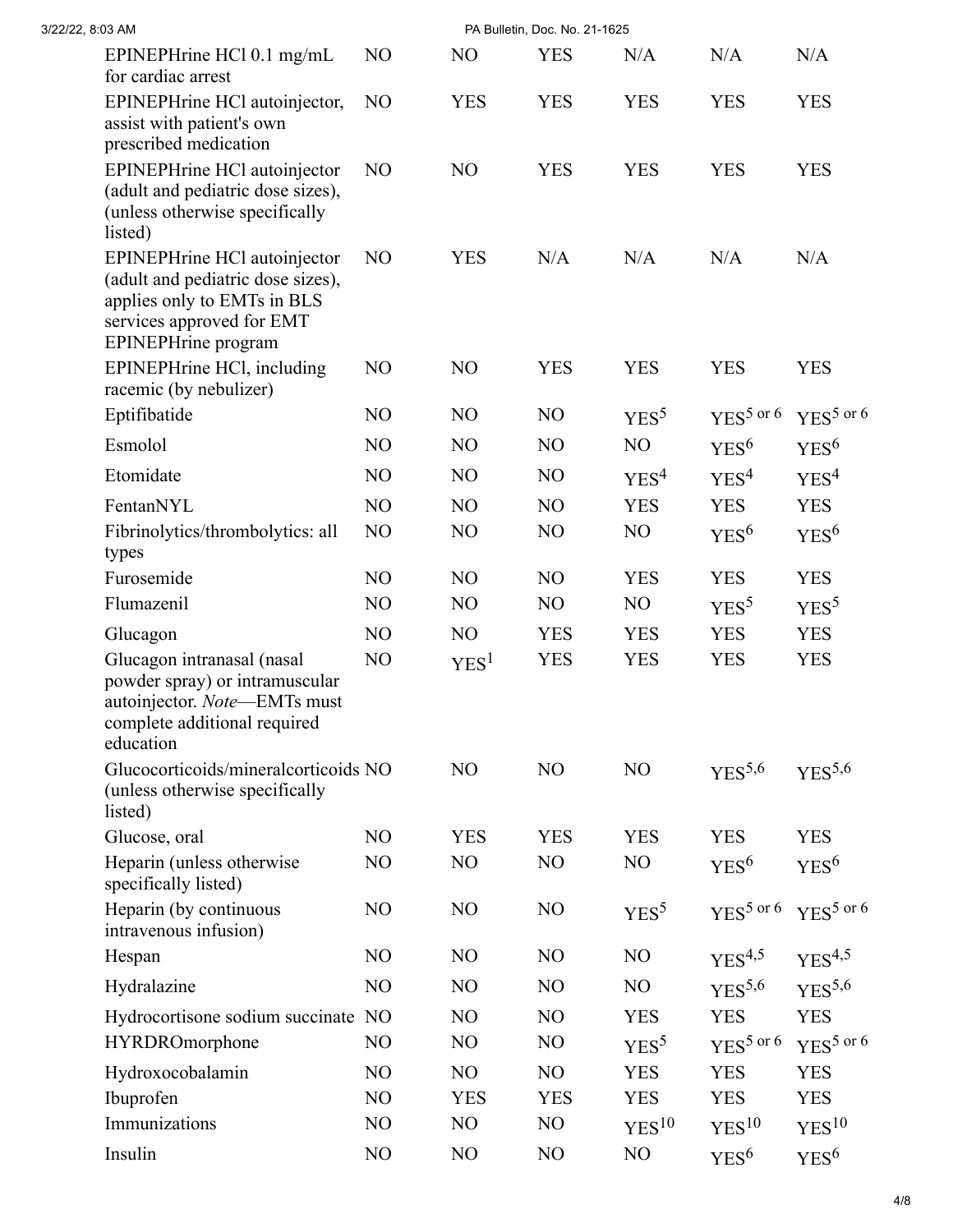| 3/22/22, 8:03 AM                                                                                                                                                                                |                  |                  | PA Bulletin, Doc. No. 21-1625 |                  |                    |                    |
|-------------------------------------------------------------------------------------------------------------------------------------------------------------------------------------------------|------------------|------------------|-------------------------------|------------------|--------------------|--------------------|
| Isoproterenol HCl                                                                                                                                                                               | N <sub>O</sub>   | N <sub>O</sub>   | N <sub>O</sub>                | YES <sup>5</sup> | YES <sup>5</sup>   | YES <sup>5</sup>   |
| Ketamine                                                                                                                                                                                        | NO               | N <sub>O</sub>   | N <sub>O</sub>                | YES <sup>4</sup> | $YES^{4,5,6}$      | $YES^{4,5,6}$      |
| Ketorolac                                                                                                                                                                                       | NO               | NO               | <b>YES</b>                    | <b>YES</b>       | <b>YES</b>         | <b>YES</b>         |
| Labetolol                                                                                                                                                                                       | NO               | NO               | N <sub>O</sub>                | NO               | $YES^{5,6}$        | YES <sup>5,6</sup> |
| Levalbuterol                                                                                                                                                                                    | NO               | N <sub>O</sub>   | NO                            | YES <sup>5</sup> | YES <sup>5</sup>   | YES <sup>5</sup>   |
| Levetiracetam                                                                                                                                                                                   | N <sub>O</sub>   | N <sub>O</sub>   | N <sub>O</sub>                | YES <sup>5</sup> | YES <sup>5</sup>   | YES <sup>5</sup>   |
| Lidocaine HCl                                                                                                                                                                                   | NO               | NO               | NO                            | <b>YES</b>       | <b>YES</b>         | <b>YES</b>         |
| LORazepam                                                                                                                                                                                       | NO               | N <sub>O</sub>   | N <sub>O</sub>                | <b>YES</b>       | <b>YES</b>         | <b>YES</b>         |
| Magnesium sulfate                                                                                                                                                                               | N <sub>O</sub>   | NO               | NO                            | <b>YES</b>       | <b>YES</b>         | <b>YES</b>         |
| Mannitol                                                                                                                                                                                        | NO               | N <sub>O</sub>   | NO                            | N <sub>O</sub>   | YES <sup>6</sup>   | YES <sup>5</sup>   |
| Metaproterenol                                                                                                                                                                                  | N <sub>O</sub>   | NO               | N <sub>O</sub>                | N <sub>O</sub>   | $YES^{5,6}$        | YES <sup>5,6</sup> |
| MethylPREDNISolone                                                                                                                                                                              | NO               | NO               | NO                            | <b>YES</b>       | <b>YES</b>         | <b>YES</b>         |
| Metoprolol                                                                                                                                                                                      | NO               | NO               | NO                            | NO               | YES <sup>5,6</sup> | YES <sup>5,6</sup> |
| Midazolam                                                                                                                                                                                       | NO               | NO               | NO                            | <b>YES</b>       | <b>YES</b>         | <b>YES</b>         |
| Milrinone                                                                                                                                                                                       | NO               | N <sub>O</sub>   | NO                            | YES <sup>5</sup> | YES <sup>5,6</sup> | YES <sup>5,6</sup> |
| Morphine sulfate                                                                                                                                                                                | NO               | NO               | NO                            | <b>YES</b>       | <b>YES</b>         | <b>YES</b>         |
| Naloxone (unless otherwise<br>specifically listed). Note-<br>autoinjector listed separately                                                                                                     | NO               | NO               | <b>YES</b>                    | <b>YES</b>       | <b>YES</b>         | <b>YES</b>         |
| Naloxone, intranasal or<br>intramuscular autoinjector. Note<br>-EMRs and EMTs must<br>complete additional required<br>education with QRS or BLS<br>service participating in naloxone<br>program | YES <sup>1</sup> | YES <sup>1</sup> | <b>YES</b>                    | <b>YES</b>       | <b>YES</b>         | <b>YES</b>         |
| Nerve agent antidote kit,<br>autoinjector only (may include<br>atropine, pralidoxime, and<br>diazepam)                                                                                          | NO               | $YES^{7,8}$      | YES <sup>7,8</sup>            | YES              | YES                | YES                |
| Non-depolarizing neuromuscular NO<br>blocking agents: all types,<br>intravenous bolus during rapid<br>sequence induction, assisting<br>PHRN, PHPE or PHP                                        |                  | N <sub>O</sub>   | N <sub>O</sub>                | N <sub>O</sub>   | $YES^6$            | YES <sup>6</sup>   |
| Non-depolarizing neuromuscular NO<br>blocking agents: all types,<br>intravenous infusion during<br>interfacility transport                                                                      |                  | N <sub>O</sub>   | N <sub>O</sub>                | N <sub>O</sub>   | YES <sup>5</sup>   | YES <sup>5</sup>   |
| Nitroglycerin, intravenous and<br>topical                                                                                                                                                       | N <sub>O</sub>   | N <sub>O</sub>   | N <sub>O</sub>                | <b>YES</b>       | <b>YES</b>         | <b>YES</b>         |
| Nitroglycerin, sublingual (unless)<br>otherwise specifically listed)                                                                                                                            | N <sub>O</sub>   | N <sub>O</sub>   | <b>YES</b>                    | <b>YES</b>       | <b>YES</b>         | <b>YES</b>         |
| Nitroglycerin, sublingual, assist<br>with patient's own prescribed<br>medication                                                                                                                | NO               | <b>YES</b>       | <b>YES</b>                    | <b>YES</b>       | <b>YES</b>         | <b>YES</b>         |
| Nitrous oxide                                                                                                                                                                                   | NO               | N <sub>O</sub>   | <b>YES</b>                    | <b>YES</b>       | <b>YES</b>         | <b>YES</b>         |
|                                                                                                                                                                                                 |                  |                  |                               |                  |                    |                    |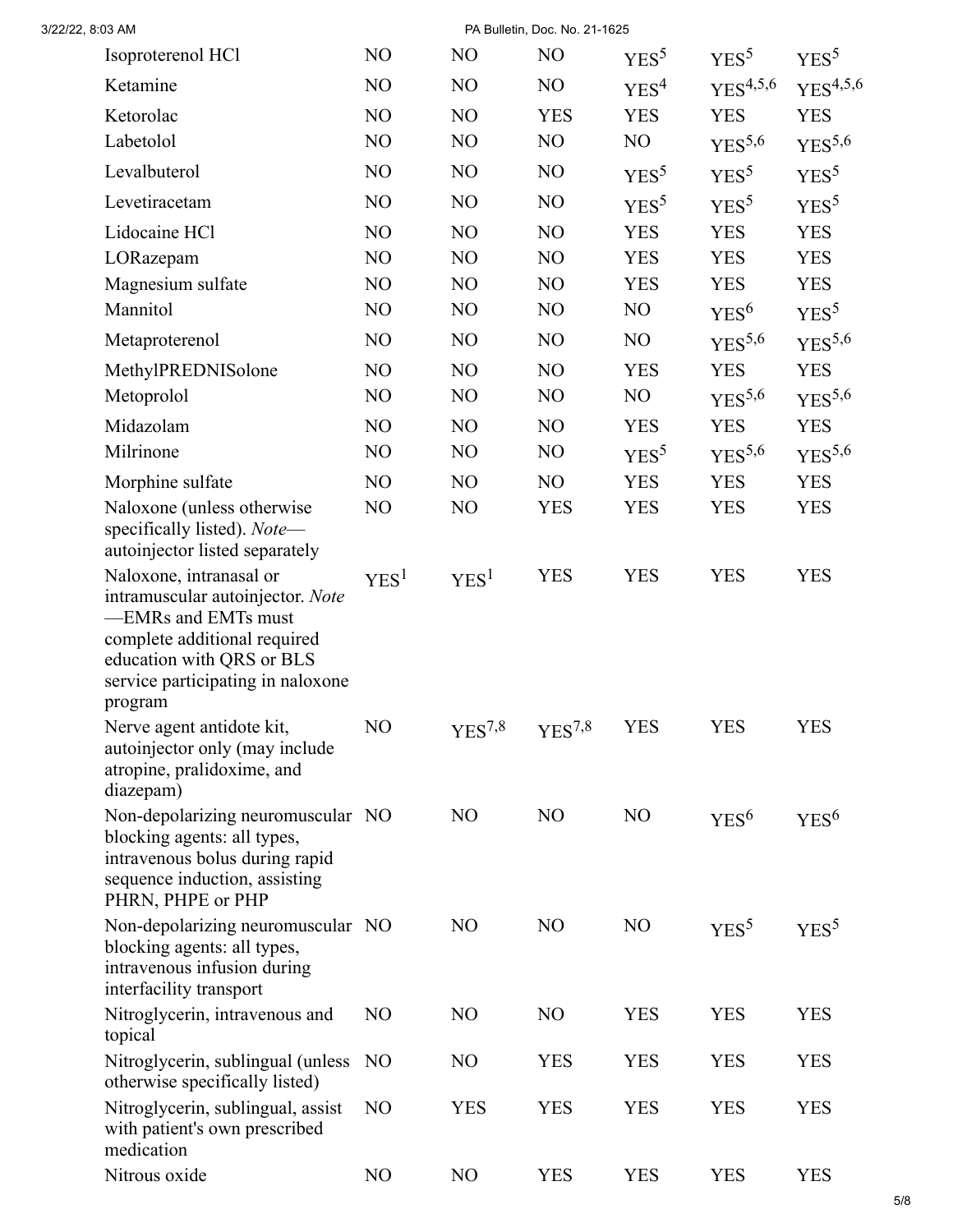| 3/22/22, 8:03 AM                                                                                                                               |                |                |                |                  |                       |                       |
|------------------------------------------------------------------------------------------------------------------------------------------------|----------------|----------------|----------------|------------------|-----------------------|-----------------------|
| Norepinephrine                                                                                                                                 | NO             | N <sub>O</sub> | N <sub>O</sub> | YES <sup>5</sup> | YES <sup>5</sup>      | YES <sup>5</sup>      |
| Normal Saline Solution (0.9%<br>NaCl solution for intravenous<br>volume infusion)                                                              | NO             | NO             | <b>YES</b>     | <b>YES</b>       | <b>YES</b>            | <b>YES</b>            |
| Ondansetron                                                                                                                                    | NO             | NO             | <b>YES</b>     | <b>YES</b>       | <b>YES</b>            | <b>YES</b>            |
| Oxygen, delivered by devices<br>within the published scope of<br>practice for the EMS provider                                                 | <b>YES</b>     | <b>YES</b>     | <b>YES</b>     | <b>YES</b>       | <b>YES</b>            | <b>YES</b>            |
| Oxytocin                                                                                                                                       | NO             | NO             | NO             | <b>YES</b>       | <b>YES</b>            | <b>YES</b>            |
| Pantoprazole                                                                                                                                   | NO             | NO             | NO             | YES <sup>5</sup> | YES <sup>5,6</sup>    | $YES^{5,6}$           |
| Phenylephrine                                                                                                                                  | NO             | NO             | NO             | YES <sup>5</sup> | YES <sup>5</sup>      | YES <sup>5</sup>      |
| Potassium Cl (in concentrations<br>above $20 \text{ mEq/L}$                                                                                    | NO             | NO             | NO             | NO               | $YES^{5,6}$           | $YES^{5,6}$           |
| Plasmanate                                                                                                                                     | NO             | N <sub>O</sub> | N <sub>O</sub> | N <sub>O</sub>   | $YES^{5,6}$           | $YES^{5,6}$           |
| Pralidoxime                                                                                                                                    | NO             | NO             | NO             | <b>YES</b>       | <b>YES</b>            | <b>YES</b>            |
| Procainamide                                                                                                                                   | NO             | NO             | N <sub>O</sub> | <b>YES</b>       | <b>YES</b>            | <b>YES</b>            |
| Propofol                                                                                                                                       | N <sub>O</sub> | NO             | N <sub>O</sub> | NO               | YES <sup>5,6</sup>    | YES <sup>5,6</sup>    |
| Propranolol                                                                                                                                    | NO             | NO             | NO             | NO               | $YES^{5,6}$           | $YES^{5,6}$           |
| Prostaglandins: all types                                                                                                                      | NO             | NO             | NO             | NO               | YES <sup>6</sup>      | YES <sup>6</sup>      |
| Quinidine sulfate/quinidine<br>gluconate                                                                                                       | NO             | NO             | NO             | NO               | $YES^6$               | YES <sup>6</sup>      |
| Sodium bicarbonate                                                                                                                             | NO             | NO             | NO             | <b>YES</b>       | <b>YES</b>            | <b>YES</b>            |
| Sodium thiosulfate                                                                                                                             | N <sub>O</sub> | NO             | NO             | <b>YES</b>       | <b>YES</b>            | <b>YES</b>            |
| Sterile water, for injection                                                                                                                   | NO             | NO             | NO             | <b>YES</b>       | <b>YES</b>            | <b>YES</b>            |
| Succinylcholine                                                                                                                                | N <sub>O</sub> | NO             | N <sub>O</sub> | NO               | YES <sup>6</sup>      | YES <sup>6</sup>      |
| Terbutaline                                                                                                                                    | NO             | NO             | NO             | <b>YES</b>       | <b>YES</b>            | <b>YES</b>            |
| Tetracaine, topical                                                                                                                            | N <sub>O</sub> | N <sub>O</sub> | <b>YES</b>     | <b>YES</b>       | <b>YES</b>            | <b>YES</b>            |
| Theophylline                                                                                                                                   | NO             | NO             | NO             | NO               | YES <sup>5,6</sup>    | YES <sup>5,6</sup>    |
| Tirofiban                                                                                                                                      | N <sub>O</sub> | N <sub>O</sub> | N <sub>O</sub> | YES <sup>4</sup> | YES <sup>5</sup> or 6 | YES <sup>5</sup> or 6 |
| Tocolytics: all types (unless<br>otherwise specifically listed)                                                                                | NO             | NO             | NO             | NO               | YES <sup>6</sup>      | $YES^6$               |
| <b>Total Parenteral Nutrition</b>                                                                                                              | N <sub>O</sub> | N <sub>O</sub> | NO             | YES <sup>5</sup> | YES <sup>5</sup>      | YES <sup>5</sup>      |
| Tranexamic Acid                                                                                                                                | NO             | NO             | NO             | <b>YES</b>       | <b>YES</b>            | <b>YES</b>            |
| Verapamil                                                                                                                                      | NO             | NO             | N <sub>O</sub> | <b>YES</b>       | <b>YES</b>            | <b>YES</b>            |
| Medications not listed previously, NO<br>but within Department-approved<br>air ambulance service protocol<br>for use by PHRN, PHPE and<br>PHP. |                | NO             | NO             | NO               | NO                    | YES <sup>6</sup>      |

**Table 2. Medications required to be carried by a specified EMS vehicle based upon the type of EMS service an EMS agency is licensed to provide. (R=Required)**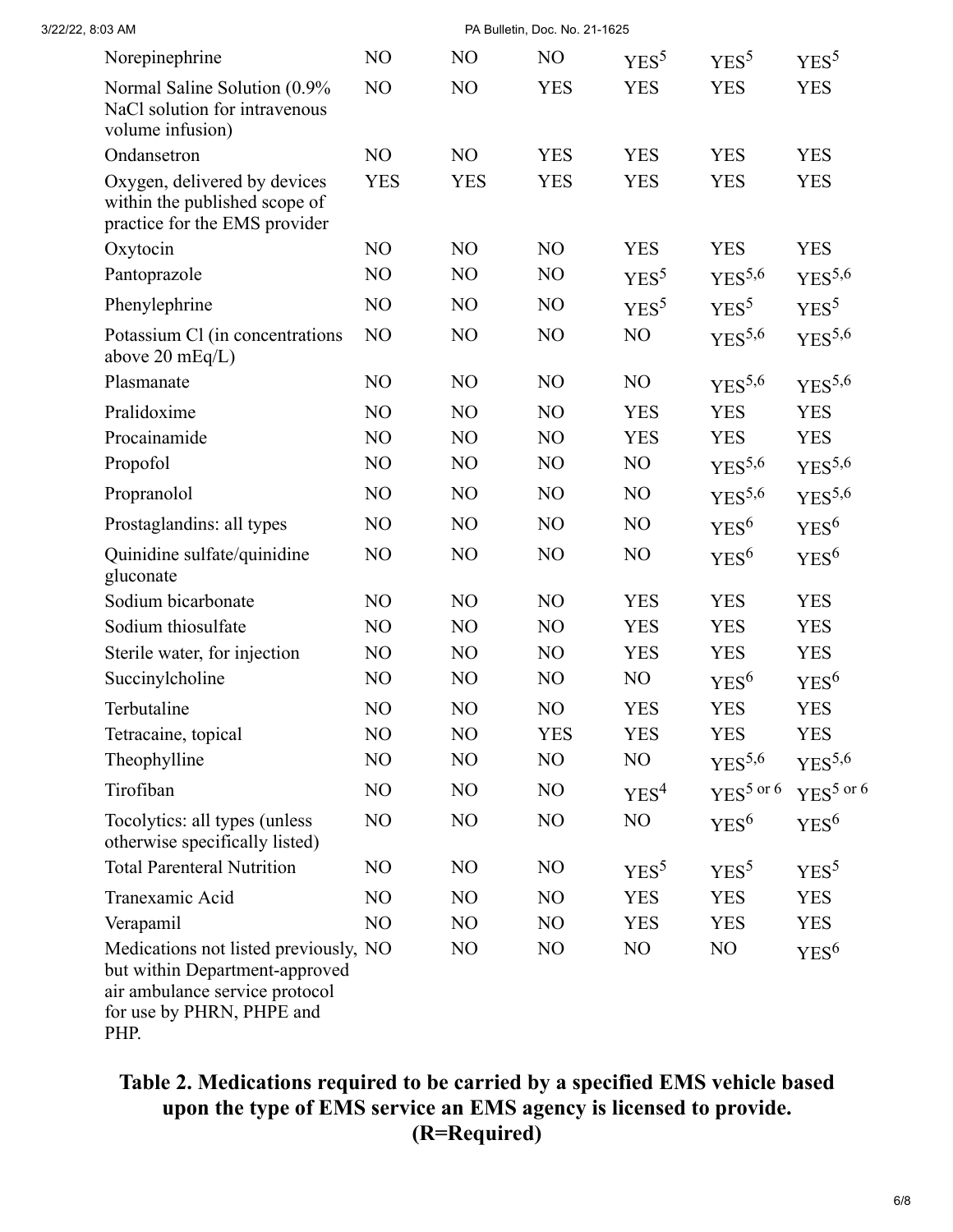| <b>Medication</b>                                                                                                                                                                                                                     |                |                |             | <b>QRS BLS IALS ALS CCT AIR</b> |                                 |                |
|---------------------------------------------------------------------------------------------------------------------------------------------------------------------------------------------------------------------------------------|----------------|----------------|-------------|---------------------------------|---------------------------------|----------------|
| Adenosine                                                                                                                                                                                                                             |                |                |             | $\mathbf R$                     | R                               | $\mathbf R$    |
| Aspirin, oral                                                                                                                                                                                                                         |                | $\mathbf R$    | $\mathbf R$ | $\mathbf R$                     | $\mathbf R$                     | $\mathbf R$    |
| Atropine sulfate                                                                                                                                                                                                                      |                |                |             | $\mathbf R$                     | $\mathbf R$                     | $\mathbf R$    |
| Benzodiazepines (diazepam, lorazepam or midazolam) At<br>least one type must be carried.                                                                                                                                              |                |                |             |                                 | $R^{11,13} R^{11,13} R^{11,13}$ |                |
| Bronchodilators (nebulizer solution), (albuterol or albuterol<br>with ipratropium bromide) At least one type must be carried.                                                                                                         |                |                | $R^9$       | $R^9$                           | $\mathbb{R}^9$                  | $R^9$          |
| Dextrose (for intravenous bolus in concentration between<br>$10\% - 50\%$                                                                                                                                                             |                |                | $\mathbf R$ | $\mathbf R$                     | $\mathbf R$                     | $\mathbf R$    |
| DiphenhydrAMINE HCl                                                                                                                                                                                                                   |                |                |             | $\mathbf R$                     | $\mathbf R$                     | $\mathbf R$    |
| EPINEPHrine HCl, 1mg/mL concentration (IALS may meet<br>requirement with EPINEPHrine as autoinjector-both adult<br>and pediatric dose sizes—or as solution in vial/ampoule;<br>ALS, CCT and Air must carry 1mg/mL in vial or ampoule) |                |                | $\mathbf R$ | $\mathbf R$                     | $\mathbf R$                     | $\mathbf R$    |
| EPINEPHrine HCl, 0.1mg/mL concentration                                                                                                                                                                                               |                |                |             | $\mathbf R$                     | $\mathbf R$                     | $\mathbf R$    |
| EPINEPHrine, autoinjector (adult and pediatric dose sizes)<br>-applies only to BLS services approved for EMT<br>EPINEPHrine program                                                                                                   |                | R <sup>4</sup> |             |                                 |                                 |                |
| Etomidate—applies only to ALS services approved by<br>regional etomidate program                                                                                                                                                      |                |                |             | R <sup>4</sup>                  | R <sup>4</sup>                  | R <sup>4</sup> |
| Glucagon                                                                                                                                                                                                                              |                |                |             |                                 | $\mathbf R$                     | $\mathbf R$    |
| Glucose, oral                                                                                                                                                                                                                         |                | $\mathbf R$    | $\mathbf R$ | $\mathbf R$                     | $\mathbf R$                     | $\mathbf R$    |
| Lidocaine HCl                                                                                                                                                                                                                         |                |                |             | $\mathbf R$                     | $\mathbf R$                     | $\mathbf R$    |
| Naloxone (restrictions on forms for QRS/BLS services listed<br>separately)                                                                                                                                                            |                |                | $\mathbf R$ | $\mathbf R$                     | $\mathbf R$                     | $\mathbf R$    |
| Naloxone, intranasal kit or intramuscular autoinjector-<br>applies only to QRS/BLS services that meet training<br>requirements.                                                                                                       | R <sup>4</sup> | R <sup>4</sup> |             |                                 |                                 |                |
| Narcotic analgesics (fentaNYL or morphine sulfate) At least<br>one type must be carried.                                                                                                                                              |                |                |             |                                 | $R^{12,13} R^{12,13} R^{12,13}$ |                |
| Nitroglycerin, sublingual                                                                                                                                                                                                             |                |                | $\mathbf R$ | $\mathbf R$                     | $\mathbf R$                     | $\mathbf R$    |
| Normal Saline Solution (0.9% NaCl solution for intravenous<br>volume infusion)                                                                                                                                                        |                |                | $\mathbf R$ | $\mathbb{R}$                    | $\mathbf R$                     | $\mathbf R$    |
| Oxygen                                                                                                                                                                                                                                |                | $\mathbf R$    | $\mathbf R$ | $\mathbf R$                     | $\mathbf R$                     | $\mathbf R$    |
| Sodium bicarbonate                                                                                                                                                                                                                    |                |                |             | $\mathbb{R}$                    | $\mathbf R$                     | $\mathbf R$    |
| Medication within Department-approved air ambulance<br>service protocol for use by PHRN, PHPE or PHP on crew                                                                                                                          |                |                |             |                                 |                                 | $\mathbf R$    |

 QRS—Quick Response Service; BLS—Basic Life Support ambulance service; IALS— Intermediate Advanced Life Support ambulance service; ALS—Advanced Life Support ambulance service; CCT—Critical Care Transport ambulance service; Air—Air ambulance service.

 1. EMRs and EMTs are restricted to administering this medication by intranasal and intramuscular autoinjector routes only, consistent with Statewide BLS protocols.

 2. EMTs are restricted to administering this medication by intranasal and intramuscular autoinjector routes only, consistent with Statewide BLS protocols.